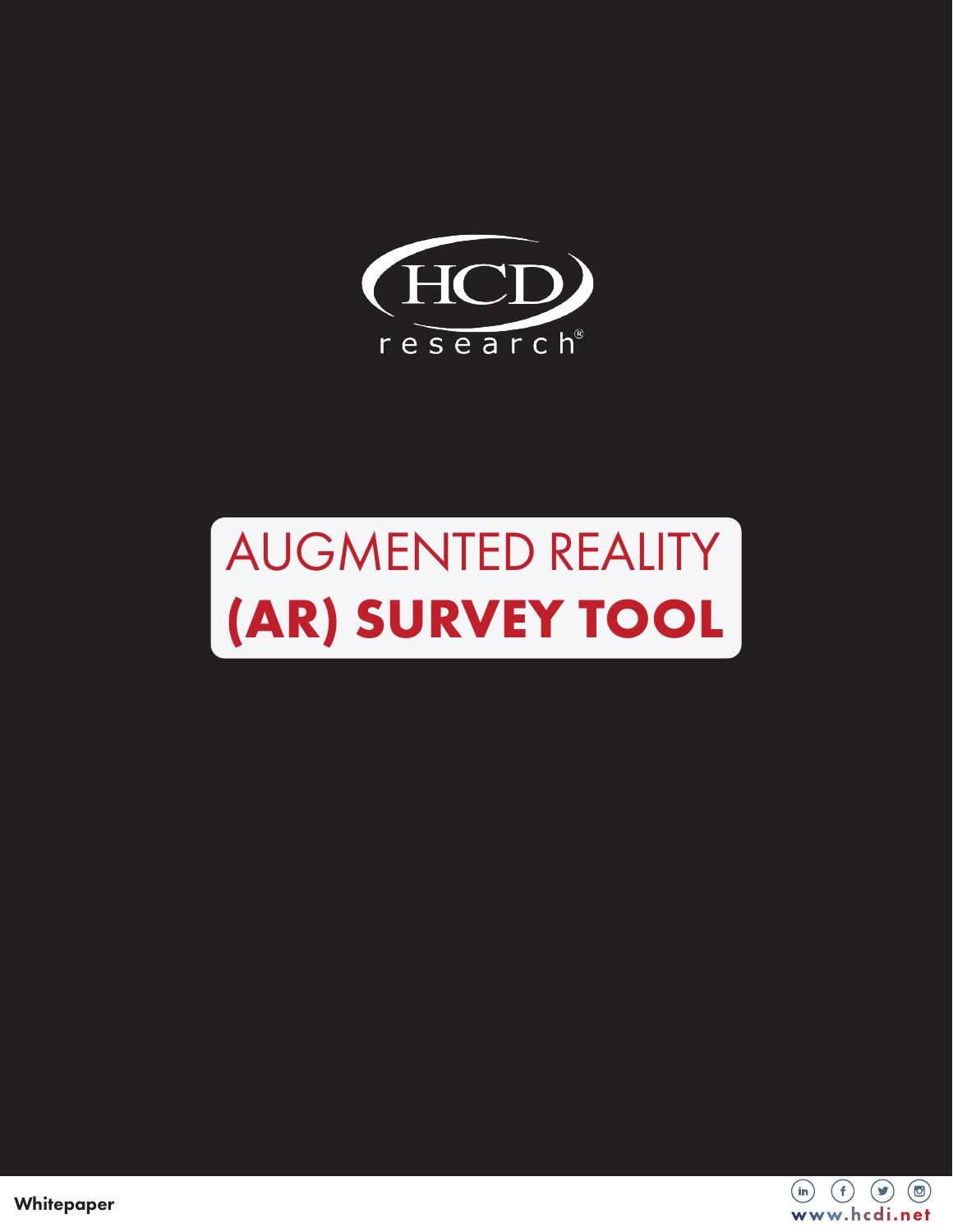Key Terms: Augmented Reality (AR) | Market Research | Survey | In-the-Moment | Context-Oriented

# AUGMENTED REALITY **(AR) SURVEY TOOL** earch

Augmented Reality (AR) Surveys: A market research methodology which allows the participant to respond to digital survey questions on the screen while viewing the product through their device's camera.



## What is augmented reality, and how does it fit into market research?

Augmented reality (AR) is the inclusion of virtual elements into a live view of a current, realworld space. This immersive technology helps to bridge the gap between the physical and digital worlds, allowing interactions from both worlds to meld together seamlessly. Smartphones, tablets, and desktops can all incorporate AR, which has enhanced many apps, trainings, and games. AR experiences are commonly used by consumers in social media apps, such as Snapchat and Facebook, but they have a lot of untapped potential within the market research industry. The possibilities for the interactive graphics overlapped on the video stream are endless. This creates plenty of flexibility when designing a study involving AR Surveys, since the questions asked will be specifically tailored to answering the research question. Anything from emotional batteries and scales to traditional survey questions can be imposed on the participant's screen, creating a new, innovative methodology of self-reporting.

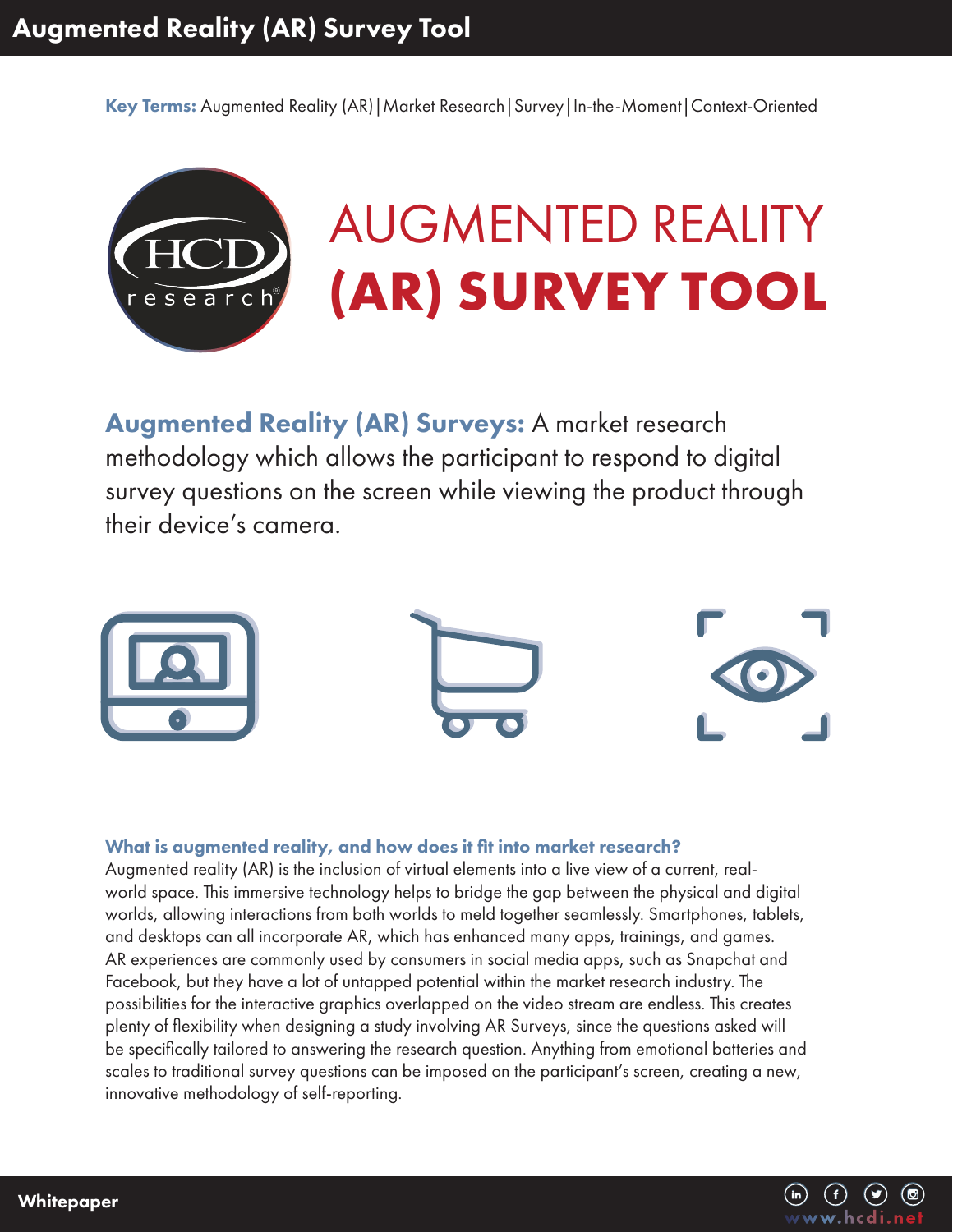## How does AR Surveys work?

This use of AR Surveys merges a physical product with a digital landscape to learn perceptional responses. The survey is easy to implement, provides an opportunity for creative insights, and uncovers in-the-moment reactions. Once the webpage is granted access to the participant's camera, the participant selects either the front or back camera for use. After access to the camera is approved, instructions continue to appear on the screen, but now with the ability to view the product through the smartphone camera as well, as seen in Figure 1. Participants are then prompted to respond to a series of survey questions while viewing the product through the screen. For the survey to progress, participants either click or tap on the response for their answers to be recorded. The screen is recorded for quality assurance, allowing HCD to review the experience, ensure instructions were correctly followed and the appropriate items were being evaluated.



Figure 1: A screenshot of an example of AR Survey instructions (A) and prompt (B) where the participant is evaluating an eye-cream via the Self-Assessment Manikin (SAM) emotional battery. To answer the prompt, the participant simply clicks the icon which best matches their mood while viewing the product through the smartphone camera.

Leveraging the screen recordings and augmented reality displays gives a better understanding of the context in which the product is assessed. This creates an opportunity for research to be conducted at the store or in a home since consumers can answer these questions anywhere with a mobile device or tablet. The clear interface displays the augmented survey with whatever the camera is focusing on, making an easy, fun experience for consumers to evaluate products.

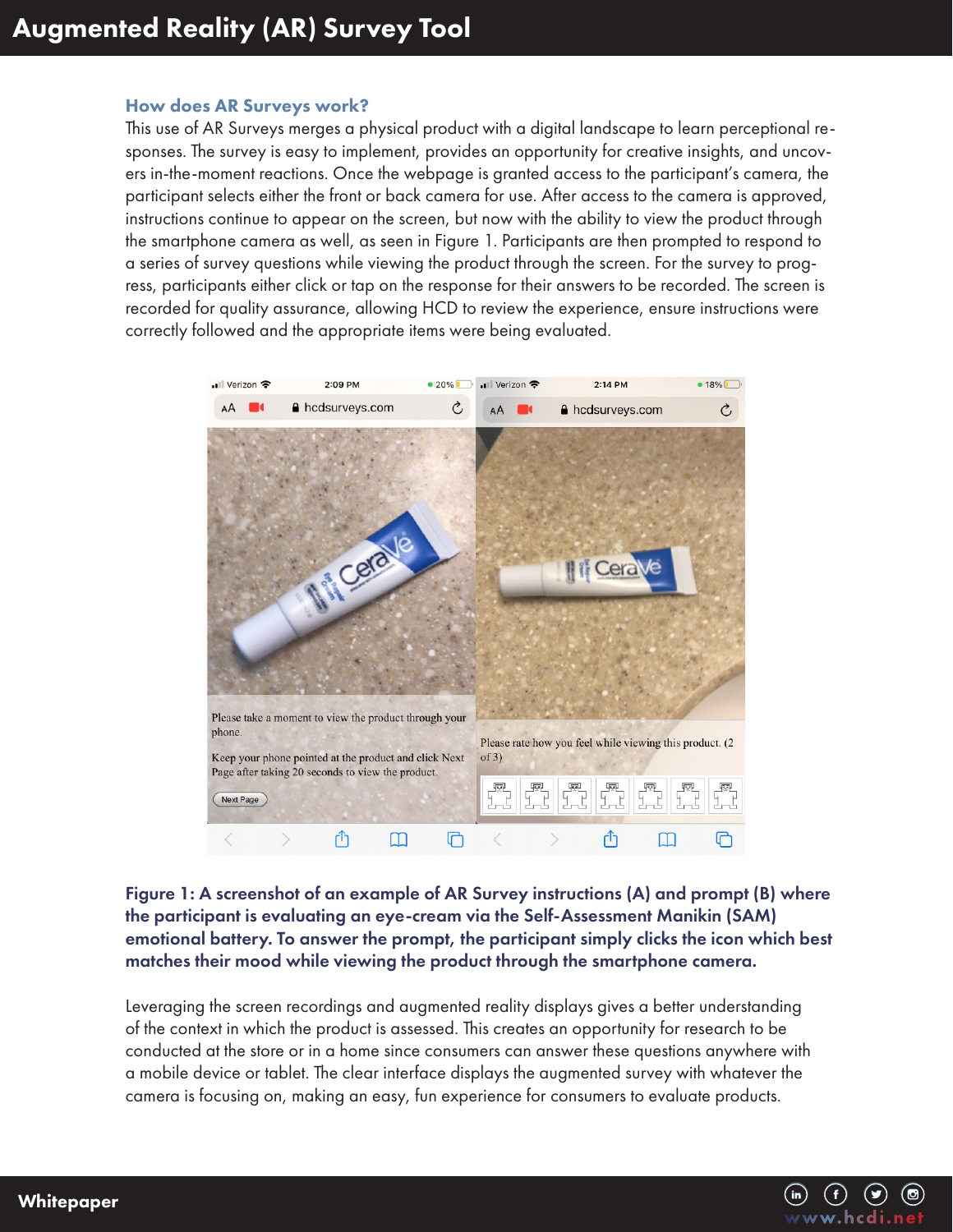#### A new way to connect with consumers

Market research continues to evolve and seek out new ways to effectively analyze consumer decisions. The AR Surveys are a simple and innovative way to capture information within any desired specific context. The survey can be done in several types of environments, serving as a non-disruptive shop along to an in-home use test. Rather than communicate with an interviewer, participants can give honest opinions about all types of products without concerns for feeling embarrassed or uncomfortable. Similarly, this approach is beneficial for research on more intimate products and gives participants time to think without being rushed. The AR Surveys also gives space for the participants to come to their own in-the-moment feedback. Unexpected responses are often the most valuable because they discover potential problems or unintended affects relevant to the target audience. This type of survey collects data in real-time or point-of-purchase, helping participants give top-of-mind answers without any judgment.

#### Keeping up with the context

Expectations can vary depending on the environment in which a product is presented. Just consider the standards you expect from a burger joint compared to a candle-lit dinner. Quality responses come from gaining insight into the circumstances in which each participant experiences the product. For example, cosmetics, lotions, or moisturizers may elicit different reactions on a store shelf compared to a bathroom drawer. Both environments can provide valuable insights depending on the research question, but the context should not be overlooked. The numbers gathered from the research must be informed by the context to gain meaning. Information collected from context-oriented research gives a better idea of the types of comparisons being made and the generalizability of the findings.



 The product is also part of a bigger consumer experience when it is integrated into a lifestyle. Having the flexibility to explore consumer responses in more private spaces, like a bedroom, allows the survey-experience to seem more organic. Making the experience personal by reviewing the product where it can be useful has powerful implications. Associations are strengthened in certain places, which may reveal a direction into how to fulfill consumer needs.